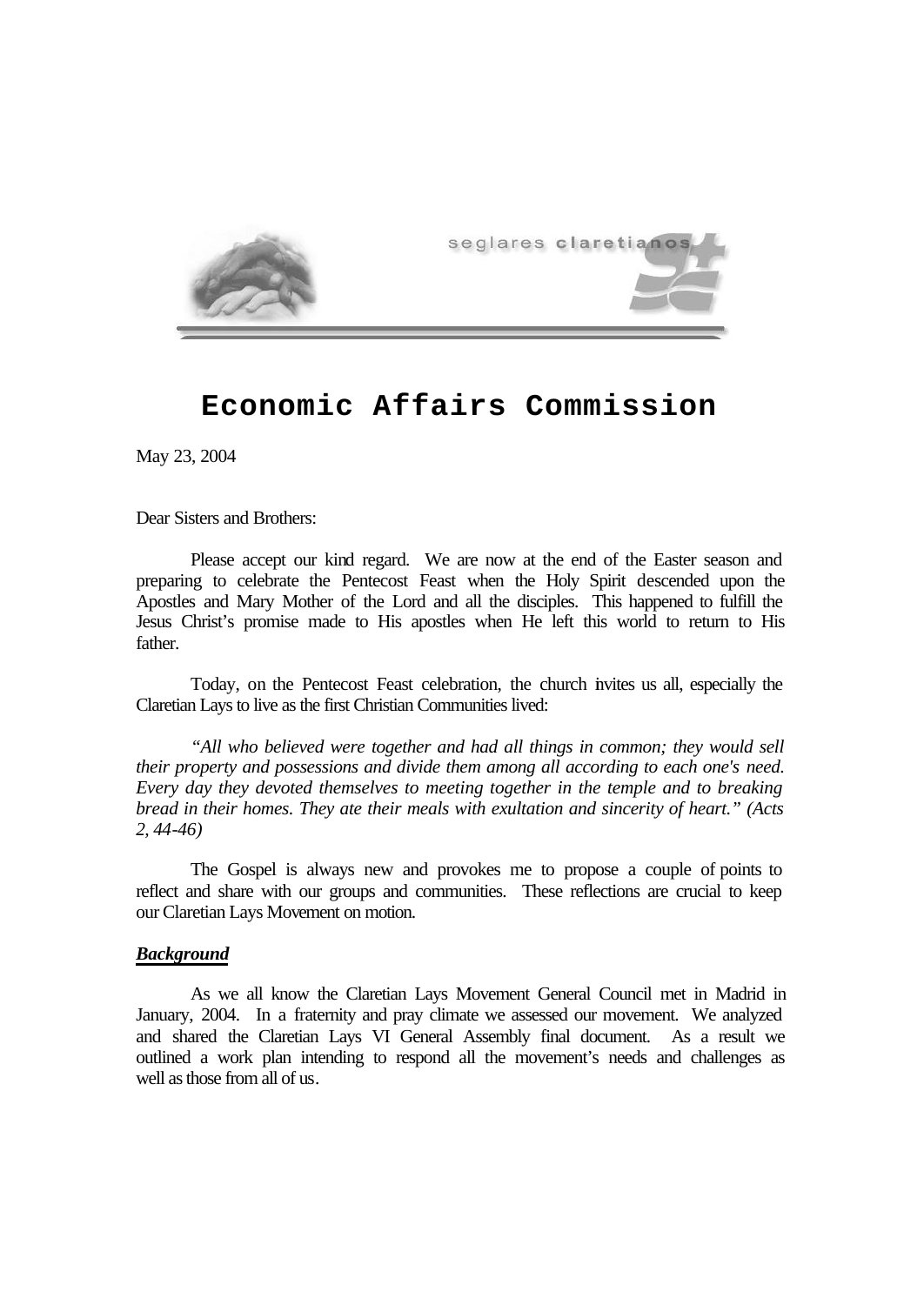One of the main discussion topics was the approval to hire a part time employee to promote the Movement. As Cristina widely explained in her January letter to all groups and communities, after discussing the profile, legal issues, salary and the tax and accounting liabilities resulting from such contracting, it was decided not to hire this part time person because at this moment of time the Movement does not have the needed funding. We hope to improve our financial conditions in the future, so we can meet this challenge.

# *Our Reality:*

Assessing our Movement's financial situation and our Groups and Communities payment pattern we identified some points which we would like to share with you:

- 1. Some groups and communities are not either paying the annual fee or informing the reasons for their delay. On this issue we would like to kindly remind what we agreed on our General Assembly regarding the payment of the annual fee.
- 2. Although we agreed that the annual fee should be paid within the first quarter of each year, i.e., not later than March the  $31<sup>st</sup>$  our groups and communities pay at any time during the year. Since we cannot anticipate the month when the fees arrive, we cannot project our cash flow based on payments.
- 3. Some groups and communities pay their annual fee of US\$10 per person. However, some of these groups could pay more than US\$10 per person and help support either the solidarity fund or the communion of goods fund.
- 4. A number of groups did not pay the 2003 annual fee.
- 5. Counting only on annual fees the Claretian Lays movement cannot be financially self sustainable.

During our VI General Assembly all attendants showed concern on the financial situation issue. A decision was made to establish improvement of the Movement's financial situation as a top priority for the next four years. On the same topic all attendants discussed the need to rent a space to keep our files and publications currently maintained in the Claretian Missionaries House in Rome. Another issue was the need to hire a translation team which we considered urgent to support translation of all publications and communications.

The purpose of all the discussed proposals was to provide the movement with a solid, effective infrastructure to respond to all needs. However, we determined that reaching our objectives involve the need of a deep reflection from us all to identify probable action courses keeping in mind that, as happened in the first Christian Communities, among our movement's aims are solidarity and communion.

There are two funds in our movement. One called the **Solidarity Fund** whose purpose is to support those groups and regions which cannot send their members to the Movement's general assemblies. The other fund is the **Communion of Goods Fund.**  This fund's proceeds come from extraordinary contributions from groups, communities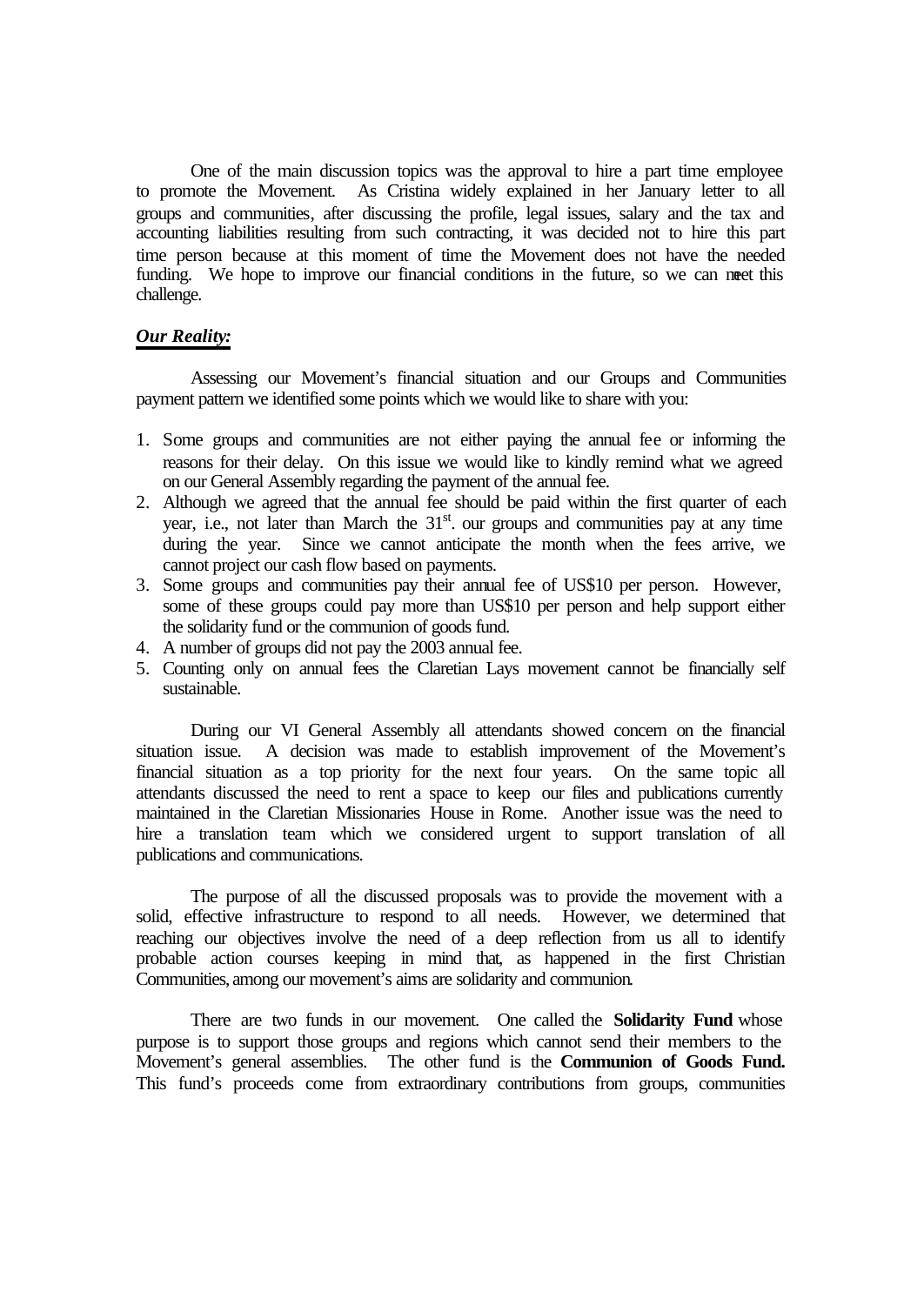and regions to support the Movement's general expenses. As we all know, many of us can support the movement and we are not doing it.

### *Movement's Financial Situation:*

At the beginning of 2003 we had a cash balance of **US\$ 52, 152.21.** At the end of 2003 our cash balance was **US\$ 45,524.20.** This decrease in the cash balance reflected an income of **US\$ 25,020.47** and expenses for **US\$ 31,648.48.** This means that expenses exceeded income by **US\$ 6,628.01.** The 2003 year-end-balance included the Claretian Missionaries generous contributions and groups contributions to the solidarity fund and the communion of goods fund. We really appreciate all these contributions to support our movement.

Based on the expense rate and considering some additional information available we prepared the following budget which was discussed during the General Council Meeting in January, 2004.

| <b>INCOME</b>                      | <b>BUDGET</b> |
|------------------------------------|---------------|
| Annual Fee                         | \$12,000.00   |
| Solidarity Fund                    | \$1,000.00    |
| Communion of Goods Fund            | \$500.00      |
| <b>Publications</b>                | \$500.00      |
| <b>Financial Gains</b>             | \$1,000.00    |
| Assignment from the CMF Government | \$8,000.00    |
| <b>Grants and Donations</b>        | \$50.00       |
| <b>TOTAL</b>                       | \$23,050.00   |

| <b>EXPENSES</b>                         | <b>BUDGET</b> |
|-----------------------------------------|---------------|
| <b>General Council Members Travel</b>   | \$4,000.00    |
| <b>General Council Members Meetings</b> | \$350.00      |
| Magazine                                | \$6,800.00    |
| <b>Publications</b>                     | \$500.00      |
| Mailing                                 | \$1,000.00    |
| <b>Office Supplies</b>                  | \$200.00      |
| <b>Bonuses</b>                          | \$500.00      |
| Communications (Telephone, Internet)    | \$500.00      |
| Other Expenses                          | \$500.00      |
| <b>TOTAL</b>                            | \$14,350.00   |

This projection plans a positive balance of **less than US\$ 9,000.00**. However, this small balance allows us to increase the Equity Fund for our movement. Although an equity fund is needed to continue the movement's operations, we currently do not have any.